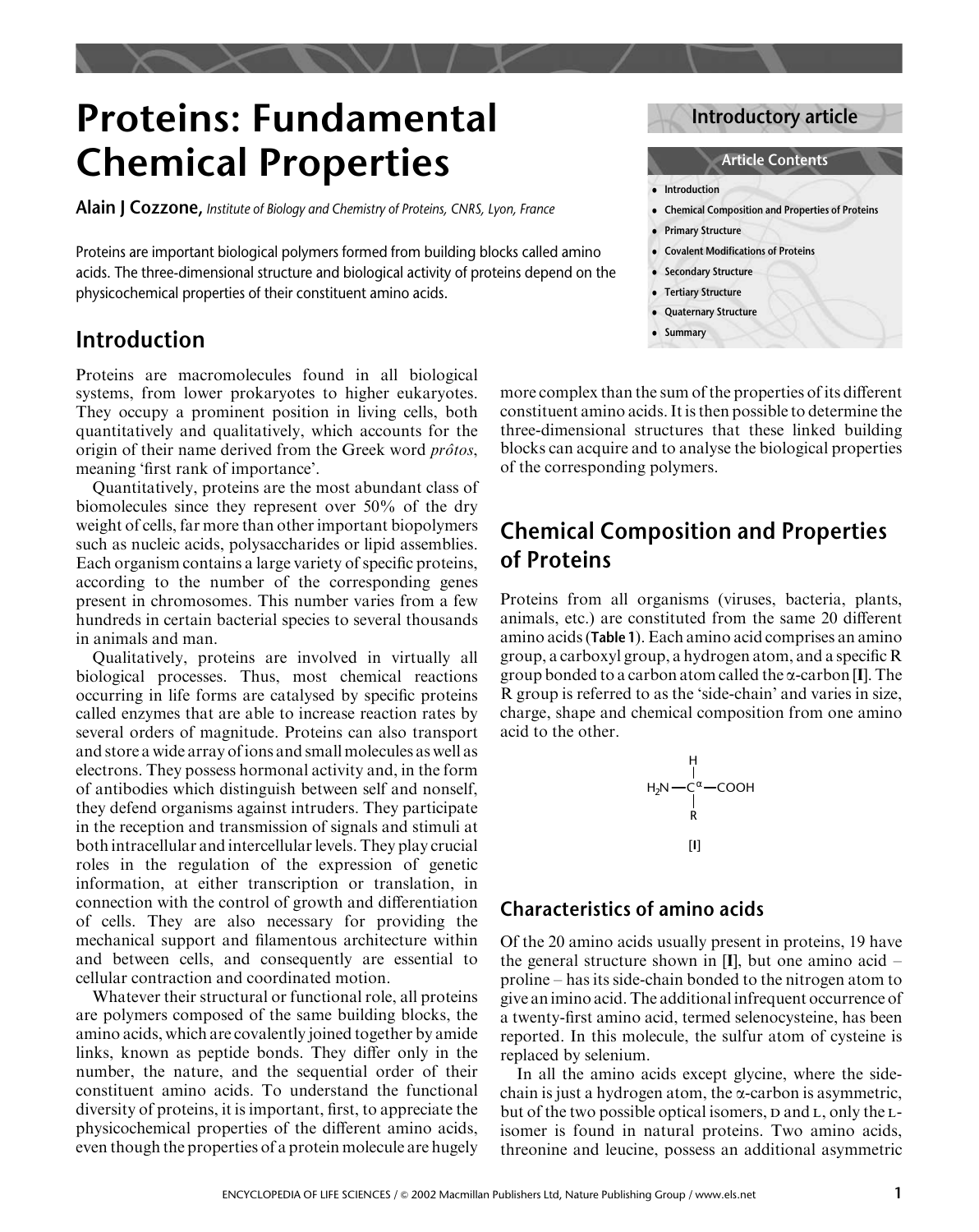| Amino acid    | Three-letter abbreviation | One-letter symbol | Formula                                                                                                                                                                                                                                                                                                                                              |
|---------------|---------------------------|-------------------|------------------------------------------------------------------------------------------------------------------------------------------------------------------------------------------------------------------------------------------------------------------------------------------------------------------------------------------------------|
| Alanine       | Ala                       | A                 | Η                                                                                                                                                                                                                                                                                                                                                    |
|               |                           |                   | $CH_3$ - $\frac{1}{1}$ - COOH<br>NH <sub>2</sub>                                                                                                                                                                                                                                                                                                     |
| Arginine      | Arg                       | $\mathbb R$       |                                                                                                                                                                                                                                                                                                                                                      |
|               |                           |                   | $\substack{\text{H$_2$N$}-\text{C$}-\text{NH}$-}\text{CH$_2$}-\text{CH$_2$}-\text{CH$_2$}-\text{C$}-\text{COOH}\\ \text{NH$_2$}\\\text{NH$_2$}$                                                                                                                                                                                                      |
|               |                           |                   |                                                                                                                                                                                                                                                                                                                                                      |
| Asparagine    | Asn                       | N                 |                                                                                                                                                                                                                                                                                                                                                      |
|               |                           |                   | $H_2N - C - CH_2 - C - COOH$<br>$I_0$<br>$I_{NH_2}$                                                                                                                                                                                                                                                                                                  |
| Aspartic acid | Asp                       | D                 |                                                                                                                                                                                                                                                                                                                                                      |
|               |                           |                   | $\text{HOOC} - \text{CH}_2 - \underset{\text{NH}_2}{\overset{\text{II}}{\underset{\text{NH}_2}{\overset{\text{II}}{\underset{\text{NH}_2}{\overset{\text{II}}{\underset{\text{NH}_2}{\overset{\text{II}}{\underset{\text{NH}_2}{\overset{\text{II}}{\underset{\text{NH}_2}{\overset{\text{II}}}{\underset{\text{NH}_2}{\overset{\text{III}}}}}}}}}}$ |
|               |                           |                   |                                                                                                                                                                                                                                                                                                                                                      |
| Cysteine      | Cys                       | $\mathsf{C}$      |                                                                                                                                                                                                                                                                                                                                                      |
|               |                           |                   | $\begin{array}{c}\n\text{H} \\ \text{HS}-\text{CH}_2-\text{C}-\text{COOH} \\ \text{NH}_2\n\end{array}$                                                                                                                                                                                                                                               |
| Glutamic acid | Glu                       | ${\bf E}$         |                                                                                                                                                                                                                                                                                                                                                      |
|               |                           |                   | $\text{HOOC} - \text{CH}_2 - \text{CH}_2 - \underset{\text{NH}_2}{\overset{\text{H}}{\underset{\text{NH}_2}{\subset}}} - \text{COOH}$                                                                                                                                                                                                                |
|               |                           |                   |                                                                                                                                                                                                                                                                                                                                                      |
| Glutamine     | Gln                       | Q                 | $\rm {H_2N-}\underset{O}{C-CH_2-}\underset{H_2}{C-H_1-}\underset{H_2}{\overset{H}{C}-}\underset{NH_2}{\overset{H}{C}}$                                                                                                                                                                                                                               |
|               |                           |                   |                                                                                                                                                                                                                                                                                                                                                      |
| Glycine       | Gly                       | $\mathbf G$       |                                                                                                                                                                                                                                                                                                                                                      |
|               |                           |                   | $\begin{array}{c}\nH \\ I\n- C\n- COOH\n\end{array}$<br>NH <sub>2</sub>                                                                                                                                                                                                                                                                              |
| Histidine     | His                       | $H_{\rm}$         |                                                                                                                                                                                                                                                                                                                                                      |
|               |                           |                   | $\begin{array}{lll} & & H \\ \text{HC=} & \underset{N}{\uparrow} & \underset{N}{\uparrow} \\ \text{I} & \underset{N}{\uparrow} & \underset{N}{\uparrow} \\ & \underset{N}{\uparrow} & \underset{N}{\uparrow} \\ \end{array}$                                                                                                                         |
|               |                           |                   |                                                                                                                                                                                                                                                                                                                                                      |
|               |                           |                   | H                                                                                                                                                                                                                                                                                                                                                    |
| Isoleucine    | <b>Ile</b>                | I                 |                                                                                                                                                                                                                                                                                                                                                      |
|               |                           |                   | $\begin{array}{c} \rm H \\ \rm CH_3-CH_2-CH- \begin{array}{c} \rm H \\ \rm C \\ \rm CH_3 \end{array} \\ \rm CH_3 \begin{array}{c} \rm H \\ \rm NH_2 \\ \rm CH_3 \end{array} \end{array}$                                                                                                                                                             |
| Leucine       | Leu                       | $\Gamma$          |                                                                                                                                                                                                                                                                                                                                                      |
|               |                           |                   | $\begin{array}{l} \mathbf{H}_3\mathbf{C} \\ \mathbf{H}_3\mathbf{C}' \\ \mathbf{H}_3\mathbf{C}' \end{array} \hspace{-3mm}\begin{array}{l} \hspace{-2mm}\mathbf{H} \\ \hspace{-2mm}\mathbf{H}_2 \hspace{-3mm}\mathbf{-}\mathbf{C}\mathbf{O}\mathbf{O}\mathbf{H} \\ \hspace{-2mm}\mathbf{H}_1\hspace{-3mm}\mathbf{H}_2 \end{array}$                     |
|               |                           |                   |                                                                                                                                                                                                                                                                                                                                                      |

**Table 1** List of 20 fundamental amino acids and their abbreviations

*continued*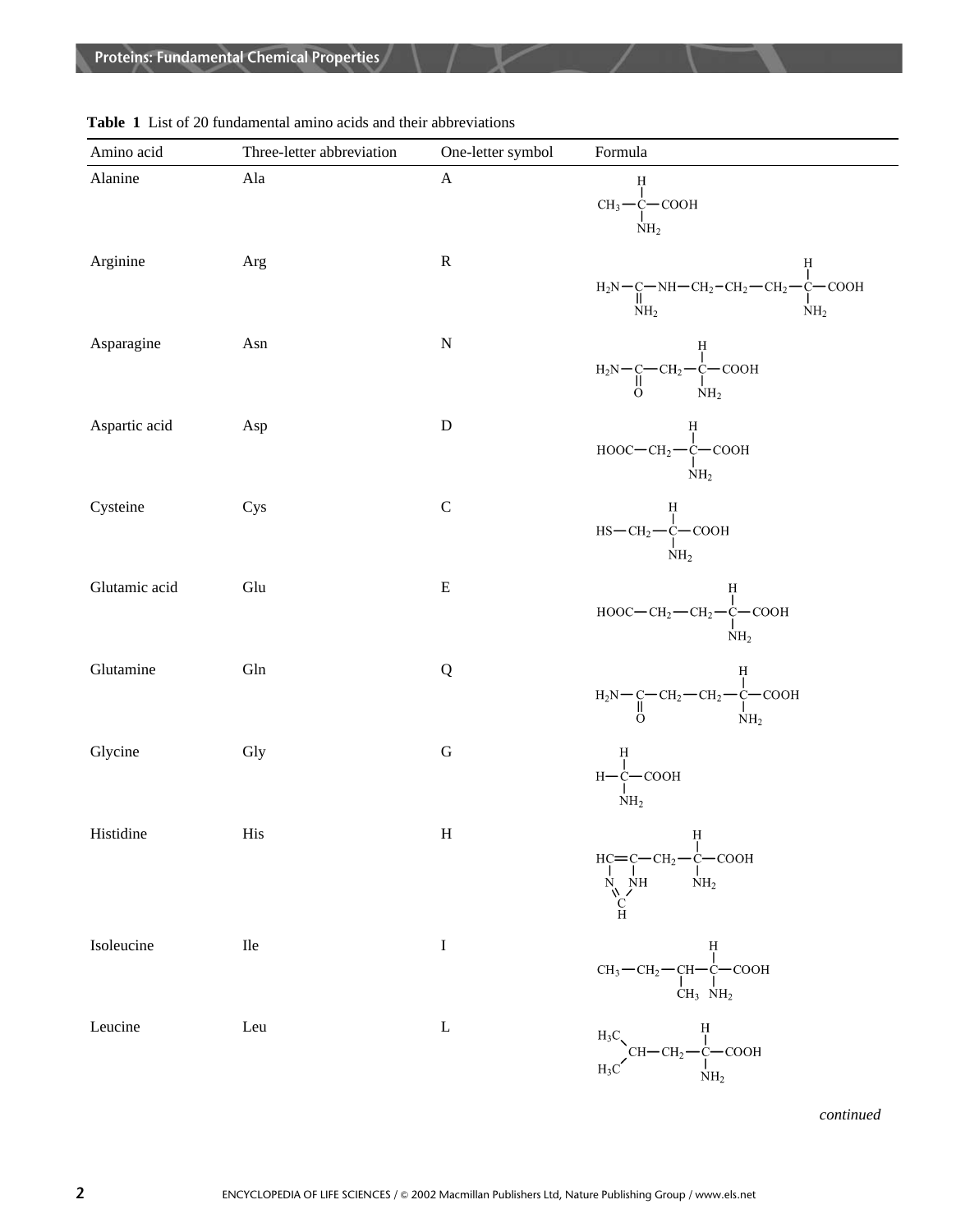| Amino acid    | Three-letter abbreviation | One-letter symbol         | Formula                                                                                                                                                                                                                                                                                                                                                                                                         |
|---------------|---------------------------|---------------------------|-----------------------------------------------------------------------------------------------------------------------------------------------------------------------------------------------------------------------------------------------------------------------------------------------------------------------------------------------------------------------------------------------------------------|
| Lysine        | Lys                       | $\bf K$                   | Н<br>$\rm H_2N-CH_2\hspace{-0.8mm}-\hspace{-0.8mm} CH_2\hspace{-0.8mm}-\hspace{-0.8mm} CH_2\hspace{-0.8mm}-\hspace{-0.8mm} CH_2\hspace{-0.8mm}-\hspace{-0.8mm} CH_2\hspace{-0.8mm}-\hspace{-0.8mm} CH_2\hspace{-0.8mm}-\hspace{-0.8mm} CH_2\hspace{-0.8mm}-\hspace{-0.8mm} CH_2\hspace{-0.8mm}-\hspace{-0.8mm} CH_2\hspace{-0.8mm}-\hspace{-0.8mm} CH_2\hspace{-0.8mm}-\hspace{-0.8mm} CH_2$<br>NH <sub>2</sub> |
| Methionine    | Met                       | M                         | $\text{CH}_3\text{---}\text{S---}\text{CH}_2\text{--}\text{CH}_2\text{---}\text{COOH}$<br>NH <sub>2</sub>                                                                                                                                                                                                                                                                                                       |
| Phenylalanine | Phe                       | $\mathbf F$               | $\bigotimes$ $\bigodot_{\text{CH}_2} \bigodot_{\text{NH}_2}^{\text{H}}$ cooh                                                                                                                                                                                                                                                                                                                                    |
| Proline       | Pro                       | $\mathbf P$               | $H_2C-CH_2$<br>$H_2C$ <sub>C</sub> CH-COOH                                                                                                                                                                                                                                                                                                                                                                      |
| Serine        | Ser                       | $\mathbf S$               | $\text{HO--CH}_2\begin{array}{c}\text{H}\\-\text{C--}\\\text{N--}\\\text{NH}_2\end{array}$                                                                                                                                                                                                                                                                                                                      |
| Threonine     | Thr                       | $\mathbf T$               | $CH_3\begin{array}{c}\nH \\ CH_3\begin{array}{c}\nH \\ -H\n\end{array}\n\end{array}$<br>OH NH <sub>2</sub>                                                                                                                                                                                                                                                                                                      |
| Tryptophan    | <b>Trp</b>                | W                         | $\bigodot_{N} C - CH_2 - C - COOH$                                                                                                                                                                                                                                                                                                                                                                              |
| Tyrosine      | Tyr                       | $\mathbf Y$               | — CH <sub>2</sub> — C— COOH<br>NH <sub>2</sub><br>HO                                                                                                                                                                                                                                                                                                                                                            |
| Valine        | Val                       | $\ensuremath{\mathsf{V}}$ | $\begin{array}{c}\nH_3C \\ H_3C\n\end{array} \xrightarrow[\text{NH}]{H} \begin{array}{c}\nH \\ C \text{H}-\text{COOH} \\ \text{Nm}.\n\end{array}$<br>NH2                                                                                                                                                                                                                                                        |

centre in their side-chains and, of the four possible optical isomers, only one is used biologically.

group is negatively charged  $(-COO<sup>-</sup>)$  and the amino group is not ionized  $(-NH<sub>2</sub>)$ .

The carboxyl and amino groups of amino acids are ionized in solution at neutral physiological pH, with the carboxyl group bearing a negative charge  $(-COO<sup>-</sup>)$  and the amino group a positive charge  $(-NH_3^+)$ . The ionization state varies with pH: in acid solution the carboxyl group is not ionized (–COOH) and the amino group is ionized  $(-NH<sub>3</sub><sup>+</sup>)$ . Conversely, in alkaline solution the carboxyl

## Classification of amino acids

In general, the ionization properties of the constituent amino acids, including those of their side-chains, greatly influence the solubility, stability and structural organiza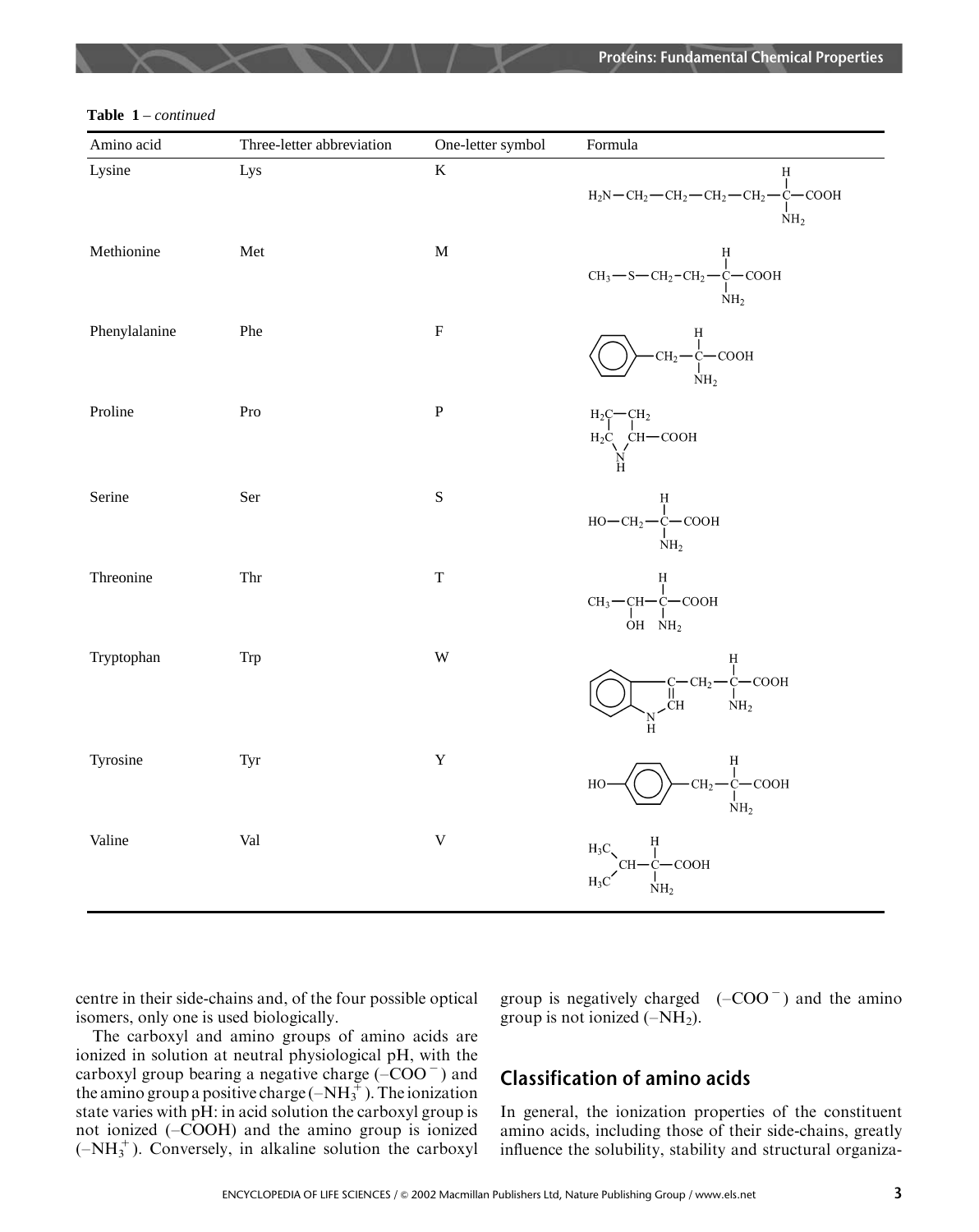tion of proteins. Similarly, the hydrophobicity/hydrophilicity of the side-chains plays an important role in the physicochemical behaviour of polypeptide chains and their folding into three-dimensional structures. Different classifications of the 20 amino acids have been proposed on the basis of the properties of their R groups. One of the most commonly used includes six categories:

- 1. Aliphatic (5 amino acids): glycine, the simplest amino acid with only a hydrogen atom in its side-chain; alanine, valine, leucine and isoleucine, which contain noncyclic hydrophobic nonpolar chains, poorly soluble in water.
- 2. Hydroxylic (2 amino acids): serine and threonine which contain, respectively, a primary and a secondary alcohol group, are polar and very soluble in water.
- 3. Acidic or dicarboxylic, and corresponding amides (4 amino acids): aspartic acid and glutamic acid, which both possess a second carboxyl group in their sidechain that is ionized, negatively charged and very polar under physiological conditions; the corresponding derivatives, asparagine and glutamine, which contain a polar amide group in place of the second carboxyl group.
- 4. Basic (3 amino acids): lysine and arginine, which are ionized, positively charged and very polar, under most physiological conditions; histidine, with an imidazole group, which is poorly protonated at pH 7.
- 5. Cyclic (4 amino acids): phenylalanine, tyrosine and tryptophan, which each contain an aromatic cycle; proline, the imino acid with an aliphatic heterocycle.
- 6. Sulfur-containing (2 amino acids): methionine, with a hydrophobic nonpolar chain; and cysteine, which is polar because of its sulfhydryl group.

## Soluble proteins and membrane proteins

Proteins exist essentially in either aqueous or membrane environments. The presence of polar groups in the sidechains of amino acids located at the surface of proteins, unlike hydrophobic groups which are packed inside, favours solubility of the proteins in water. This solubility is affected mainly by the addition of salts. Thus, at low ionic strength, the solubility of most proteins is relatively high (salting-in effect), but it is reduced when the ionic strength increases (salting-out effect).

Besides the ionic strength, the solubility of proteins is also affected by the pH value: it is minimal at pH values close to their isoelectric point where the net charge is equal to zero. Solubility is also dependent on the temperature and the dielectric constant of the solvent. In addition, when any protein is unfolded or partially denatured, it is generally less soluble than in its folded form because the nonpolar groups are then more exposed.

In general, proteins are insoluble in nonpolar solvents and the extent of their solubility is determined by the interactions of their polar groups with water. Thus, membrane proteins have, on the one hand, a polar surface that interacts with water or aqueous solutions and with the lipid head groups and, on the other hand, a nonpolar surface that interacts with the nonpolar interior tail of the basic structure of membranes, the lipid bilayer. Therefore, their solubility is low both in aqueous media and nonpolar solvents.

The extent of association of proteins with membranes in situ is related to the length of the polypeptide chain that is immersed in the membrane bilayer. The integral membrane proteins are almost completely immersed in the bilayer with only their two ends in contact with aqueous solvents. The nonintegral membrane proteins are, by contrast, much more exposed to those solvents and are mostly water soluble.

## Detection of amino acids and proteins

The detection of amino acids and proteins is achieved by physical, chemical and biological techniques. The presence of amino acids, when polymerized, can be revealed by the ultraviolet absorbance of the peptide bond below 230 nm. When they are either free or linked in polymers, the presence of amino acids can also be detected by their absorbance around 280 nm for those bearing an indole ring (Trp) or an aromatic ring (Phe, Tyr).

Since proteins contain about 16% nitrogen by mass, they can be assayed by the Kjeldahl method based on sulfuric acid mineralization and measurement of the released ammonia. Another procedure is the biuret reaction that specifically measures peptide bonds: copper( ii) sulfate in alkaline tartrate reacts with a peptide bond to produce a purple compound with maximum absorption at 540 nm. A similar, and more sensitive, assay is the Folin phenol method developed by Lowry and collaborators, in which copper ions are added to the protein solution in the presence of a phosphomolybdate–tungstate mixture. Amino groups of amino acids and proteins also react with ninhydrin to give a purple product with maximum absorbance at 570 nm. Fluorescamine and o-phthalaldehyde also react with amino groups and form fluorescent products.

A common reagent for staining proteins is Coomassie brilliant blue which can be used to quantify proteins in solution or included in gels. Another sensitive staining method involves silver nitrate. Biological assays take advantage of the immunological properties of proteins, their affinity for specific ligands or their enzymatic activity.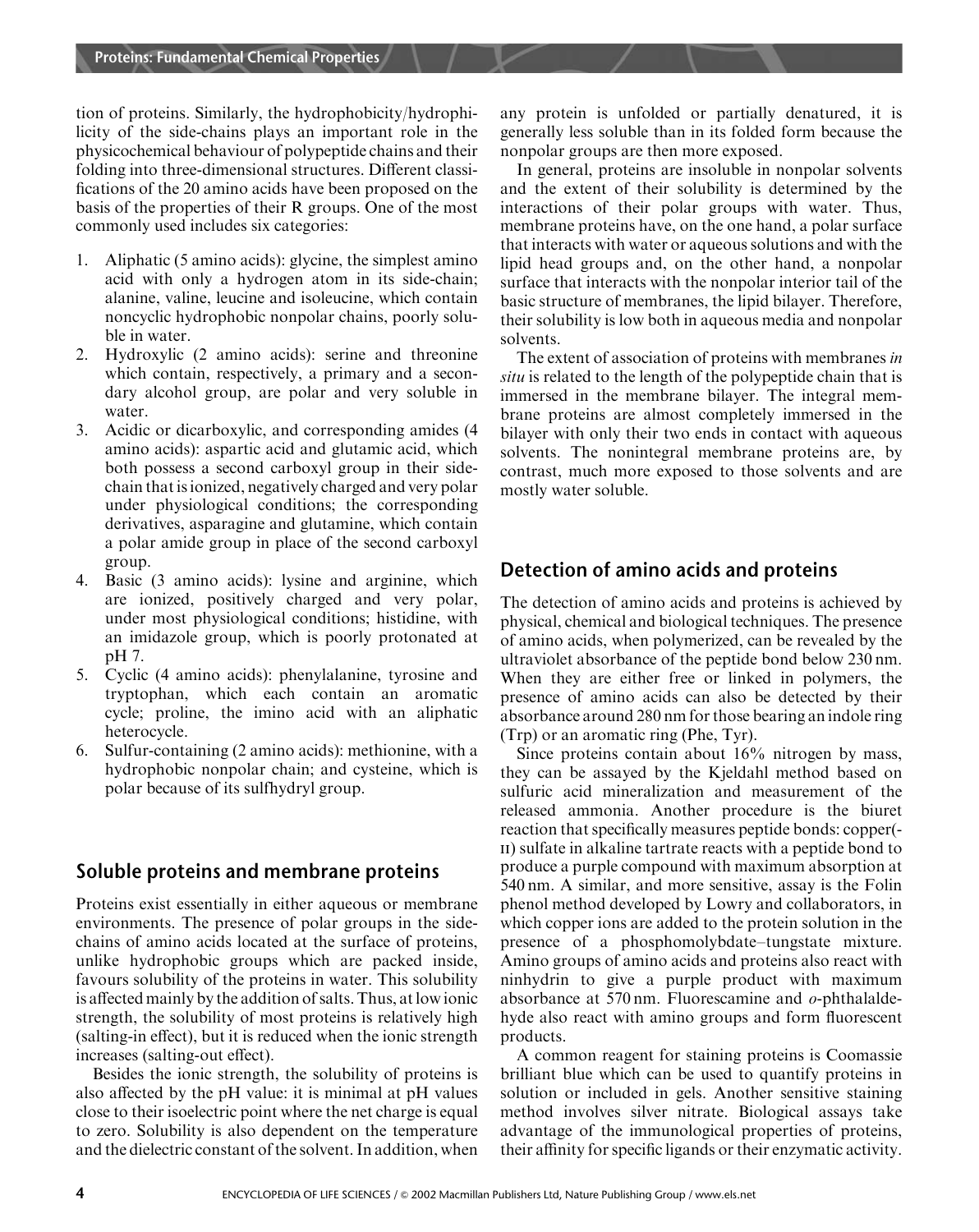## Primary Structure

The primary level of structure refers to the linear sequence of amino acids along a protein chain and to the location of covalent bonds, namely disulfide bonds, between chains or within a chain. The primary structure identifies a protein unambiguously, determines its chemical and biological characteristics, and specifies the higher levels of protein structure.

## Formation of the polypeptide chain

During protein synthesis, the amino acids are joined endto-end through covalent linkage. The a-carboxyl group of the first amino acid reacts with the  $\alpha$ -amino group of the next amino acid to generate a peptide bond and eliminate a water molecule. The equilibrium of this reaction lies on the side of hydrolysis rather than synthesis. Therefore, the process of protein synthesis requires a supply of free energy.

A consequence of this process is that the amino group of the first amino acid of a polypeptide chain and the carboxyl group of the last amino acid remain intact. A polypeptide chain has thus two different ends, termed respectively the N-terminus and the C-terminus. Amino acids are polymerized from the N-terminus to the C-terminus. They are numbered in that direction, e.g. Arg18 represents an arginine at position 18 from the amino terminus, and the generally accepted convention is to write the amino

acid sequence of a polypeptide from left to right as shown in  $[II]$ .



A polypeptide chain consists of a regularly repeating part, called the 'main chain' or 'backbone', from which projects a variable part comprising the different sidechains. Each amino acid unit in a protein is called an amino acid 'residue' whose specific name derives from the corresponding free amino acid, e.g. arginyl residue (arginine), lysyl residue (lysine), and so on.

The peptide bond –CO–NH– between two successive residues is a relatively rigid planar structure because of its partial double-bond character due to resonance. As a consequence, rotation of this bond is restricted. However, there is rotational freedom about the single bonds that link each  $C^{\alpha}$  atom to the N and C atoms of peptide bonds. The convention is to denote the angle of rotation around the  $N-C^{\alpha}$  bond as phi ( $\Phi$ ) and to denote the angle around the  $C^{\alpha}-C$  bond from the  $C^{\alpha}$ -atom as psi ( $\Psi$ ). The planar peptide bond can theoretically exist in two different configurations, the trans and cis forms [III], but the trans



Parallel β pleated sheet  $\Box$ Antiparallel β pleated sheet Right-handed α helix

Figure 1 Major periodic elements of protein secondary structure.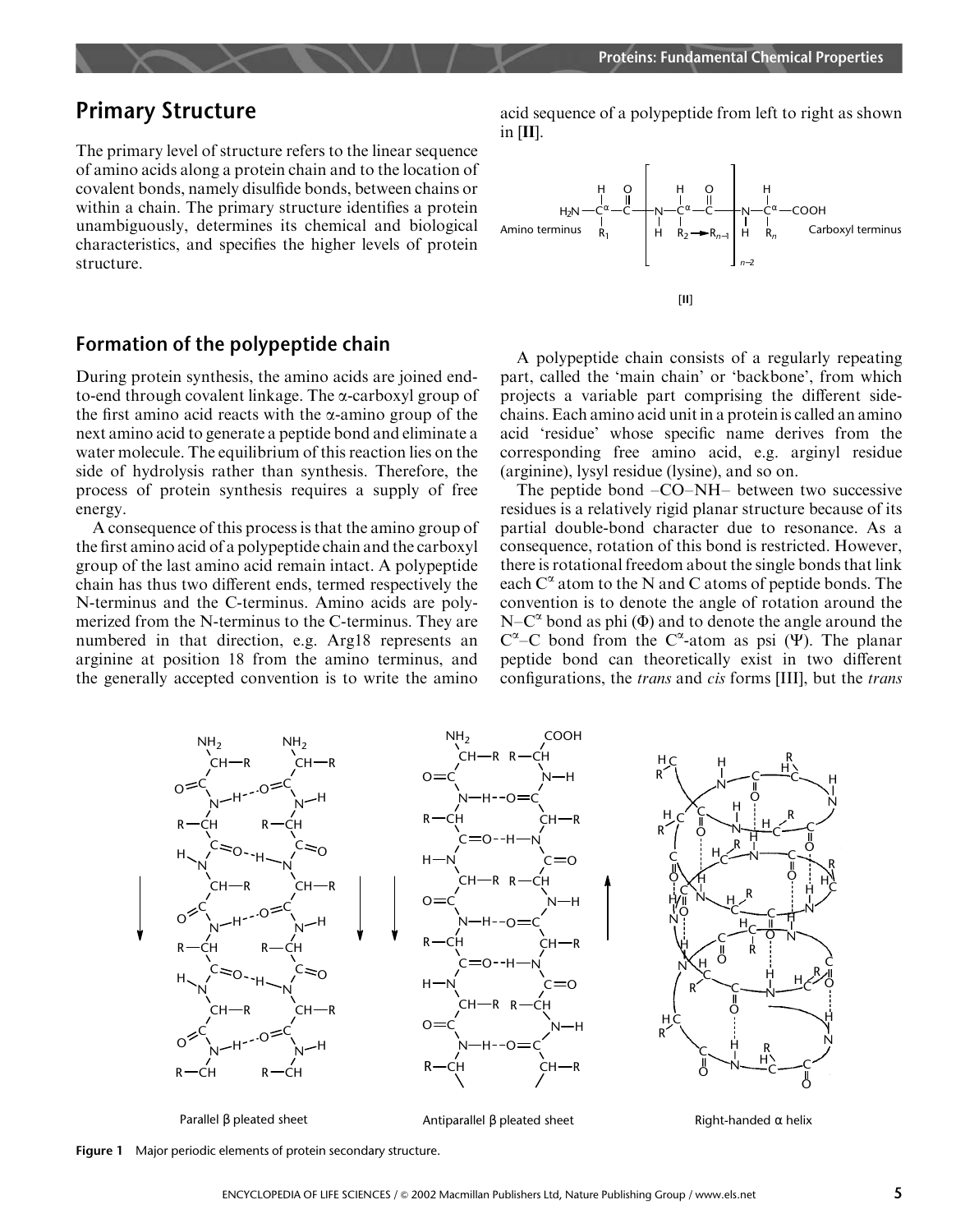form is energetically favoured over the *cis* form.



#### Determination of the primary structure

The first determination of the complete amino acid sequence of a protein was achieved in 1953 by Frederick Sanger in the case of insulin, a protein hormone of 51 residues. Since then the sequences of several hundred proteins have been deciphered using various techniques based on specific chemical reactions and special procedures for separating and identifying peptides and amino acids.

Although it is currently easier to determine the sequences of proteins from their gene sequences, protein sequencing techniques are still required in designing oligonucleotide probes for molecular genetic experiments. They are also necessary for assessing the various modifications of proteins occurring during or after biosynthesis (see below), which are fundamental for acquiring proper structure and biological activity.

A first approach to sequence determination consists in identifying the N-terminal and C-terminal residues. The Nterminal residue can be identified by several chemical techniques based on specific labelling with a compound, such as 1-fluoro-2,4-dinitrobenzene or dansyl chloride or cyanate, with which it forms a stable covalent link. Similarly, the C-terminal residue can be identified by hydrazinolysis after conversion of the  $\alpha$ -carboxyl groups of peptide bonds into hydrazides. Alternatively, these chemical procedures can be replaced with enzymatic techniques based on the sequential release of single amino acids from the ends of chains using specific exopeptidases, namely aminopeptidase and carboxypeptidase.

One of the most efficient procedures for determining the amino acid sequence of a protein is the Edman degradation method. In this case, amino acids are removed sequentially, one at a time, from the N-terminus without cleaving the peptide bonds between the other amino acid residues of the chain. The terminal  $\alpha$ -amino group is first reacted with phenylisothiocyanate in alkaline medium to yield the phenylthiocarbamoyl derivative; this derivative is then released from the rest of the chain, by acid treatment, in the form of a cyclic compound that rearranges in aqueous solution to the phenylthiohydantoin derivative, which is further identified by chromatographic techniques. The procedure can be repeated as many times as necessary to determine the complete amino acid sequence of the protein.

Such recurrent analysis is usually performed in an automatic amino acid sequencer.

In many instances, namely for analysing larger proteins, it is useful to cleave the polypeptide chain into smaller peptides before sequencing by the Edman method. Specific cleavage can be achieved either by chemicals (e.g. cyanogen bromide, hydroxylamine, N-chlorosuccinimide) or by enzymes (e.g. trypsin, pepsin, elastase, thermolysin).

An alternative technique for determining the primary structure of proteins is mass spectrometry. Basically, the protein is rendered volatile by chemical treatment of sidechains and fragmented nonspecifically with an electron beam. The protein fragments are separated according to their mass-to-charge ratio and identified. Chemical modification of side-chains can be avoided in more recent techniques and replaced by ionization of proteins with a high-energy beam of atoms or ions. Otherwise, a solution of protein in a volatile solvent can be sprayed directly into the mass spectrometer (electrospray ionization). This technique is very sensitive (picomole range) and accurate.

# Covalent Modifications of Proteins

During or after biosynthesis of the polypeptide chain, a number of covalent modifications often occur. One of these consists of the proteolytic cleavage of one or several residues. The process concerns, for instance, the removal of signal peptides that target proteins to various locations within the cell. It also applies to a series of proteins, those destined for cellular organelles or for secretion, that are initially synthesized in the form of larger precursors (zymogens, prohormones, proproteins, preproproteins) from which they are released by proteolysis.

Another example concerns polypeptides that are modified after translation by excision of internal segments (inteins) through a self-splicing mechanism. In addition, the side-chains of numerous amino acid residues, as well as the N-and C-termini, can be covalently modified by enzymatic addition of various chemical groups that generally affect the biological properties of the protein.

About 200 modifications of this type, reversible or irreversible, have been detected so far, some of which are extremely rare while others are very frequent. The latter include the binding of lipid polar groups to proteins, at either their N-terminus (myristoyl groups) or their Cterminus (glycosyl-phosphatidylinositol and farnesyl groups); glycosylation of either N-type (on the nitrogen atom of asparaginyl side-chains) or  $O$ -type (on the oxygen atoms of hydroxyls, particularly those of seryl and threonyl residues); phosphorylation, usually at the hydroxyl groups of seryl, threonyl and tyrosyl residues in a wide array of proteins belonging to all biological systems, and also at aspartyl and histidyl residues in the particular case of bacterial proteins; hydroxylation at prolyl and lysyl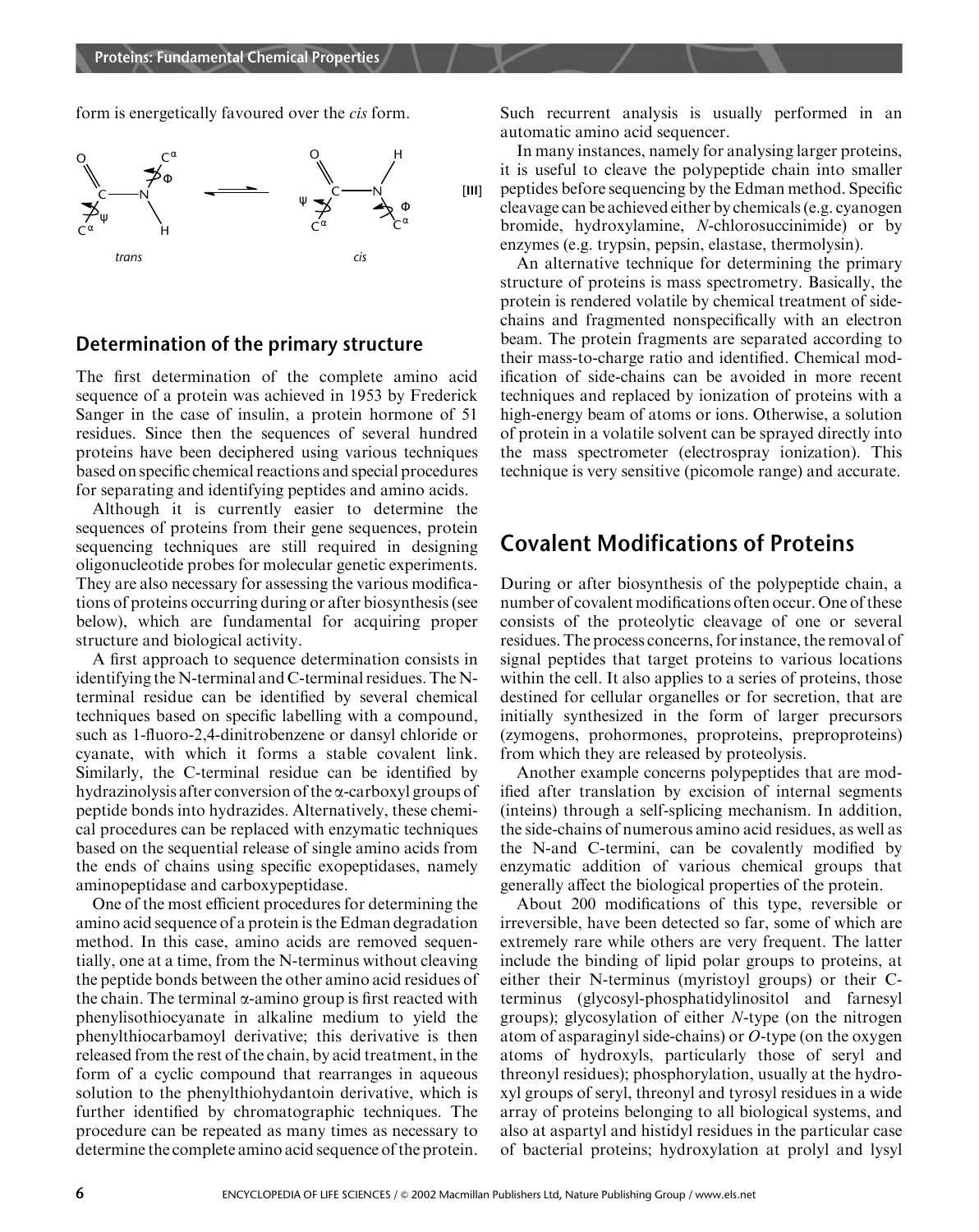residues, which is crucial for the maturation and secretion of proteins such as collagens; methylation; acetylation; sulfation; carboxylation; ADP-ribosylation; nucleotidylation; and amidation.

Some proteins, called heteroproteins, contain nonpeptidic prosthetic elements, covalently or noncovalently bound to them, that are essential to their activity: haems, porphyrins, nucleotides, metal ions, etc.

# Secondary Structure

In principle, a polypeptide chain could assume great flexibility owing to the free rotation of the atoms around different bonds along the chain. If it did so, it would behave like a random coil and could theoretically adopt a myriad of conformations of similar energies. In fact, in biological conditions, each protein adopts essentially only one conformation because the side-chains of its amino acid residues associate locally with one another and with the solvent to yield a global structure of maximum stability. The correct folding of proteins sometimes requires the assistance of a particular class of cellular proteins called molecular chaperones.

The interactions involved are mostly of a noncovalent type: hydrogen bonds where a hydrogen atom covalently bonded to an electronegative atom (the donor) interacts favourably with another electronegative atom (the acceptor); electrostatic forces between net charges of opposite signs, known as salt bridges, or between two dipoles each formed from the asymmetric distribution of electrons within the covalent linkage of two atoms having different electronegativities; repulsion forces between electron orbitals of atoms, which operate like impenetrable spheres defined by their van der Waals radius; and hydrophobic interactions between nonpolar residues, which give the largest single contribution to protein stability. Besides these noncovalent interactions, the conformation of proteins is also stabilized by some covalent bonds, especially disulfide bridges between pairs of cysteyl residues.

Several folding patterns occur repeatedly in parts of protein molecules. They are known collectively as secondary structure, which constitutes the next level of protein structure after the primary structure. These regular arrangements of the linear polypeptide chains with repeating values of the  $\Phi$  and  $\psi$  torsions angles and main-chain hydrogen bonding are of two major types:  $\alpha$ helices, with repeating patterns of local hydrogen bonding, and  $\beta$  sheets, with repeating patterns between distant parts of the polypeptide chain.

#### The  $\alpha$  helix structure

The  $\alpha$  helix is a right-handed rodlike structure, which means turning in a clockwise direction as viewed from the near end, or else turning in the direction of the fingers of the right hand when the thumb indicates the line of sight. Its inner part is formed by the coiled polypeptide main chain and the surface by the side-chains projecting outwards in a helical arrangement (**Figure 1**). It is stabilized by hydrogen bonds between the  $C = O$  group of each amino acid residue of the main chain and the N–H group of the residue located four residues away in the amino acid sequence, with repeated torsion angle values of about  $-60^{\circ}$  for  $\Phi$ and  $-40^{\circ}$  for  $\psi$ . It is also stabilized by the van der Waals interactions generated by the close packing of the backbone atoms.

A single turn of the helix contains 3.6 residues and, since a residue extends 1.5  $\AA$ , the pitch of the helix is 5.4  $\AA$  $(1.5 \times 3.6)$ . Along the helix, all the hydrogen bonds and peptide groups point in the same direction, nearly parallel to the helix axis. Since each peptide bond possesses an individual dipole moment, the overall effect is a cumulative macrodipole for the helix with a positive charge at the amino end and a negative charge at the carboxyl end.

The  $\alpha$  helix structure was first predicted by Linus Pauling and Robert Corey in 1951 on the basis of crystallographic analyses of the structures of various small molecules. This prediction was strongly supported, soon after, by diffraction patterns obtained by Max Perutz from haemoglobin crystals and keratin fibres. It was fully demonstrated by John Kendrew from the X-ray reconstruction of the structure of myoglobin, whose secondary structure consists exclusively of  $\alpha$  helices (eight in total).

The lengths of  $\alpha$  helices in natural proteins vary from a few to several tens of residues, with an average of about 10 residues. The  $\alpha$  helix content varies widely from one protein to another; it is very high in some globular proteins such as haemoglobin, myoglobin and ferritin, or in fibrous proteins such as  $\alpha$ -keratin, myosin, epidermin and fibrinogen; by contrast, it is relatively low or zero in other proteins such as chymotrypsin, superoxide dismutase and cytochrome c (see below). The various amino acid residues along a polypeptide chain have different tendencies to form a helices. For example, Ala, Leu, Phe, Trp, Met, His and Gln stabilize  $\alpha$  helices, whereas Ser, Ile, Thr, Gln, Asp and Gly have a destabilizing effect and, even more so, proline and hydroxyproline create sharp bends in the helices that destroy them.

The  $\alpha$ -helix most frequently present in proteins is the right-handed helix, described above. A left-handed  $\alpha$  helix is also possible sterically, but the side-chains are too close to the main chain and, therefore, this conformation is unstable and rarely encountered in natural polypeptides. Other types of  $\alpha$  helix can be envisaged, with hydrogen bonds between residues nearer together  $(n + 3)$  or farther apart  $(n + 5)$ . The former is called the 3<sub>10</sub> helix, with 3 residues per turn and 10 atoms between the donor and the acceptor in the hydrogen bond; it is rarely found, except at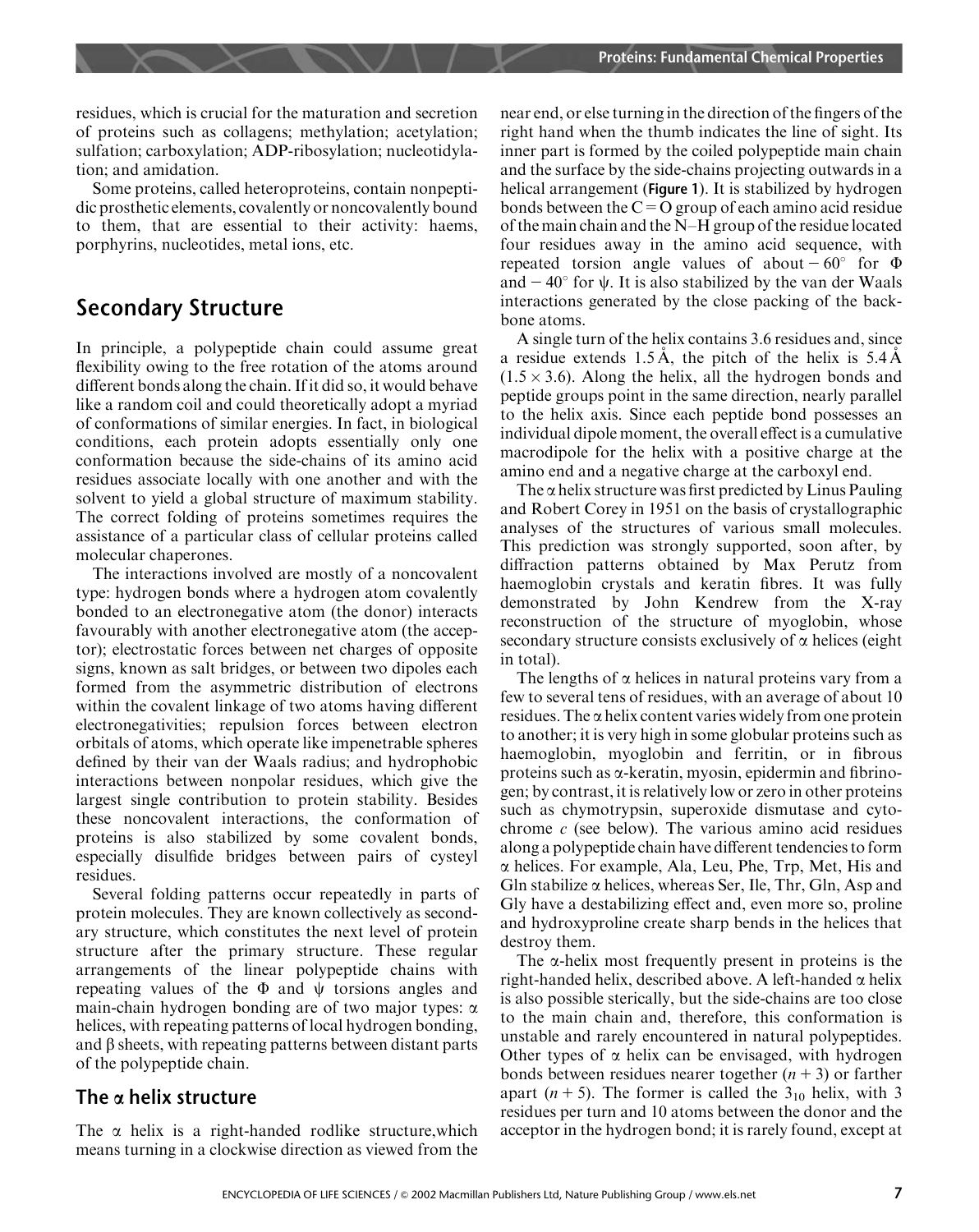the end of  $\alpha$  helices. The latter is designated the  $\pi$  helix; it has never been observed in proteins.

## The  $\beta$  sheet structure

The other major type of periodic secondary structure is called the  $\beta$  sheet (Figure 1). It was discovered by Pauling and Corey in 1951, the same year as the  $\alpha$  helix, and termed 'b' because it was the second structure they elucidated. The basic element is a 5-to 10-residue unit of the polypeptide, whose backbone is almost fully extended, called a ' $\beta$ strand', with rotation angle values of about  $-120^{\circ}$  for  $\Phi$ and  $140^{\circ}$  for  $\psi$ . It can be considered in some way as a particular helix with only two residues per turn and a translation of  $3.4 \text{ Å}$  per residue.

A  $\beta$  strand is not a stable structure and it therefore tends to interact with other  $\beta$  strands that either belong to other regions of the same polypeptide chain, distant in the primary structure (intramolecular), or are present in different polypeptide chains (intermolecular). The adjacent  $\beta$  strands, running either with the same N- to Cterminus directions or opposite N- to C-terminus directions, are stabilized by hydrogen bonds formed between the carbonyl groups of one  $\beta$  strand and the amino groups of another  $\beta$  strand, and vice versa.

The corresponding structures contain alternate  $C^{\alpha}$ atoms lying a little above and a little below the plane of the sheet and, for that reason, are called  $\beta$  pleated sheets. These pleated sheets are designated either parallel or antiparallel (Figure 1) depending on the relative direction of the constituent  $\beta$  strands (2 to 6 strands, on average), or else mixed  $\beta$  sheets when  $\beta$  strands combine with some  $\beta$  strand pairs parallel and some antiparallel. In almost all known protein structures, these different  $\beta$  pleated sheets have a right-handed twist, with more positive values of both the  $\Phi$ and  $\psi$  angles.

As in the case of  $\alpha$  helices, some amino acid residues have a higher tendency than others to form  $\beta$  sheets. Thus Val, Ile, Thr, which contain branched side-chains, and the three aromatic residues Phe, Tyr, Trp favour the formation of  $\beta$  sheets. In contrast, Glu, Gln, Lys, Asp, Asn, Cys and Pro exhibit low propensity for forming  $\beta$ sheets.

## Aggregation of structure elements

In addition to the repetitive structures –  $\alpha$  helices and  $\beta$ sheets – a number of nonrepetitive well-ordered structures are present in protein chains to aggregate the secondary structure elements. They occur mostly at the surface of proteins and frequently contain Gly and Pro because of the special conformational properties of these two residues. They are mainly turns, connections and loops that allow formation of structural motifs that constitute the so-called 'supersecondary structure'. A few examples of these motifs are the helix–loop–helix motif, consisting of two  $\alpha$  helices joined by a loop region; the hairpin  $\beta$  motif, composed of two adjacent antiparallel  $\beta$  strands connected by a loop; the Greek key motif containing four adjacent antiparallel  $\beta$ strands; and the beta–alpha–beta motif formed by a  $\beta$ strand followed by a loop, an  $\alpha$  helix, another loop and a second  $\beta$  strand.

## Prediction of secondary structure

One of the decisive factors that determine the secondary structure of a protein (and higher levels of structure) is its amino acid sequence. The different parameters that influence a protein's stability and structural organization include the size, shape, charge, hydrogen bonding, hydrophobicity and degree of freedom of the side-chains of its amino acid residues. Prediction of the secondary structure from the primary structure generally takes into account not only the individual properties of each residue along the chain but also the overall properties of several adjacent residues. An element of secondary structure is more likely to form when several contiguous residues favour that structure.

Several predictive methods have been proposed, among which the method of Chou and Fasman, based on statistical analysis of an X-ray structure database, is the simplest and the most widely used. However, accurate prediction of protein structure from sequence is still an unsolved problem.

# Tertiary Structure

The tertiary level of structure refers to the spatial arrangement of a polypeptide chain through folding and coiling to produce a compact globular shape. For some proteins the participation of molecular chaperones is required. The tertiary structure is essentially determined by the packing of the secondary structures,  $\alpha$  helices and  $\beta$ sheets, which combine to form one or several units called 'domains'. These combinations are limited in number, and some of them are especially frequent in proteins. They represent the fundamental elements of globular polypeptide chains in terms of three-dimensional structure as well as in terms of function. On average, a single domain consists of 100–150 amino acid residues, corresponding to a globule of about 25 Å diameter. Some domains can be isolated as fragments by limited proteolytic cleavage of the linking peptide chain. Such fragments keep the original conformation they have in the native protein; they are stable and can fold/refold like autonomous structures.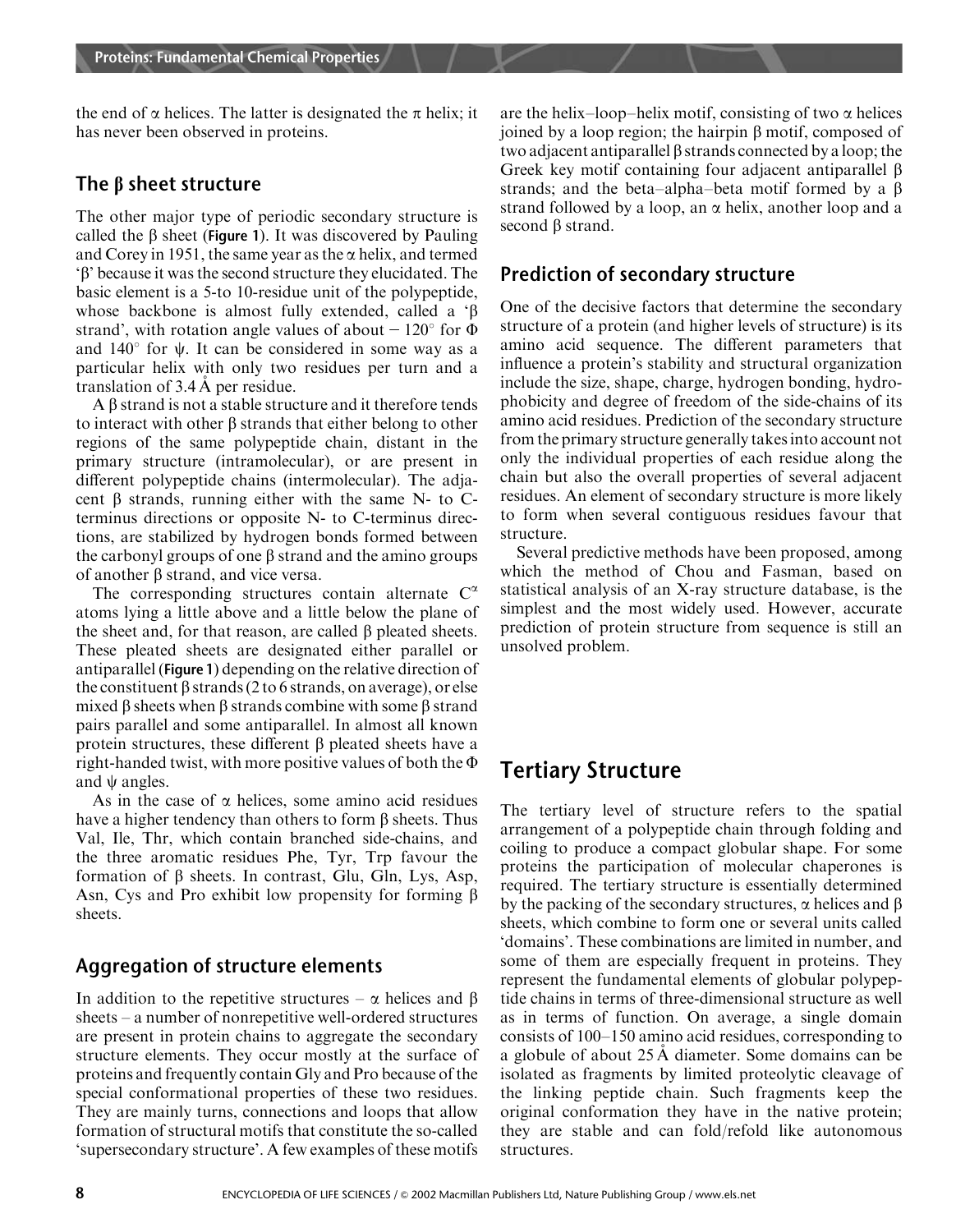## Classification of protein structures

According to the types of structural motifs that constitute the domains, protein structures can be classified into four main groups:

- 1. Proteins, built up exclusively from  $\alpha$  helices in an antiparallel or perpendicular arrangement (e.g. myoglobin, haemoglobin, ferritin, bacteriorhodopsin, phospholipase C).
- 2. Proteins, consisting exclusively of  $\beta$  sheets in which the  $\beta$  strands are arranged predominantly in an antiparallel fashion (e.g. chymotrypsin, rubredoxin, immunoglobulin, superoxide dismutase, concanavalin A).
- 3.  $\alpha/\beta$  Proteins, containing  $\beta$  sheets, mostly parallel, surrounded by  $\alpha$  helices (e.g. alcohol dehydrogenase, subtilisin, thioredoxin, hexokinase, carboxypeptidase A).
- 4.  $\alpha + \beta$  Proteins, constructed from a combination of  $\alpha$ and  $\beta$  motifs distant from one another in the amino acid sequence (e.g. thermolysin, insulin, papain, lysozyme, ribonuclease A).

The spatial structure of proteins can be determined using a variety of techniques. Thus, spectroscopic techniques (ultraviolet, infrared, fluorescence) provide information on the location and interactions of certain chemical groups. Circular dichroism spectroscopy can be used to analyse the secondary structural components. To obtain detailed data on the arrangement of atoms within a protein, the two main techniques are X-ray crystallography and two-dimensional nuclear magnetic resonance. Thus, the first determination of the complete threedimensional structure of a globular protein, the sperm whale myoglobin, was achieved in 1958 by John Kendrew on the basis of X-ray crystallography at low resolution.

#### Fibrous proteins versus globular proteins

An intermediate situation between pure secondary structures and the tertiary structures of globular proteins is represented by the class of fibrous proteins. These proteins have a regular and extended structure that is due to repeated amino acid sequences. They are composed of individual polypeptide chains that are often laterally crosslinked and thus yield physically resistant and waterinsoluble structures.

For instance, silk fibroin, a protein of the  $\beta$ -keratin type, is a high-molecular weight protein consisting of a series of antiparallel  $\beta$ -sheets interspersed with irregular peptidic segments and packed together by loose linkages, which renders the silk pliant. Several proteins that play important structural roles in cells consist of two or three right-handed a helices wrapped around one another in a left-handed coil. Examples are  $\alpha$ -keratin (a cysteine-rich protein of hair, nails, feathers and fur), myosin, and fibrinogen.

In collagens (proteins of skin, cartilages, bones and blood vessels), no  $\alpha$  helix can form because of their high content of glycine, proline and hydroxyproline, which appear in repetitive sequences. Each polypeptide chain has a twisted threefold helical conformation that is left-handed. Three such polypeptide chains are coiled together and stabilized by hydrogen bonds to give a triple helix. On heating, this triple helix unfolds and generates gelatin.

 $\alpha$  Helices may be converted into  $\beta$  sheets, as for example occurs when the  $\alpha$ -keratin of hair or wool is stretched in a moist and hot atmosphere. The conversion of  $\alpha$  helices into  $\beta$  sheets may also explain the abnormal folding of some proteins that tend to aggregate in certain disorders such as Creutzfeldt–Jakob (prion), Alzheimer ( $\beta$ -amyloid) and Parkinson (a-synuclein) neurodegenerative diseases.

# Quaternary Structure

Many proteins are made up from two or more polypeptide chains, called subunits or monomers, which may have identical or different amino acid sequences. Such polypeptide aggregation, which represents the quaternary structure, is generally of critical importance to the proper functioning of these oligomeric proteins. Indeed, except in a few cases (e.g. aspartate transcarbamylase), no protein activity is observed when the constituent subunits are separated. Each subunit is usually folded independently, then interacts with the other subunits because they display complementary surfaces as far as shapes and physical interactions are concerned.

The tightness of binding is very variable: some aggregates are very stable and hard to dissociate, whereas others are rather labile. The interactions between two identical subunits (a homodimer) are either isologous or heterologous. Isologous association utilizes the same surfaces on both subunits, whereas heterologous interaction involves two different sites.

As in individual subunits, nonpolar interactions occur preferentially at the centre of the interfaces and hydrophilic groups are located at the periphery for interacting with polar solvents. On aggregation, the accessible surface area of each subunit is reduced by about 10–20%. To minimize the free energy in the aggregated form, the subunits are usually packed in a symmetrical fashion, as in crystals.

# Summary

Proteins are biological macromolecules of major importance, both quantitatively and qualitatively, in all living organisms. They are constituted from basic units, called amino acids, which are covalently linked together to form the primary structure. The amino acid sequences determine